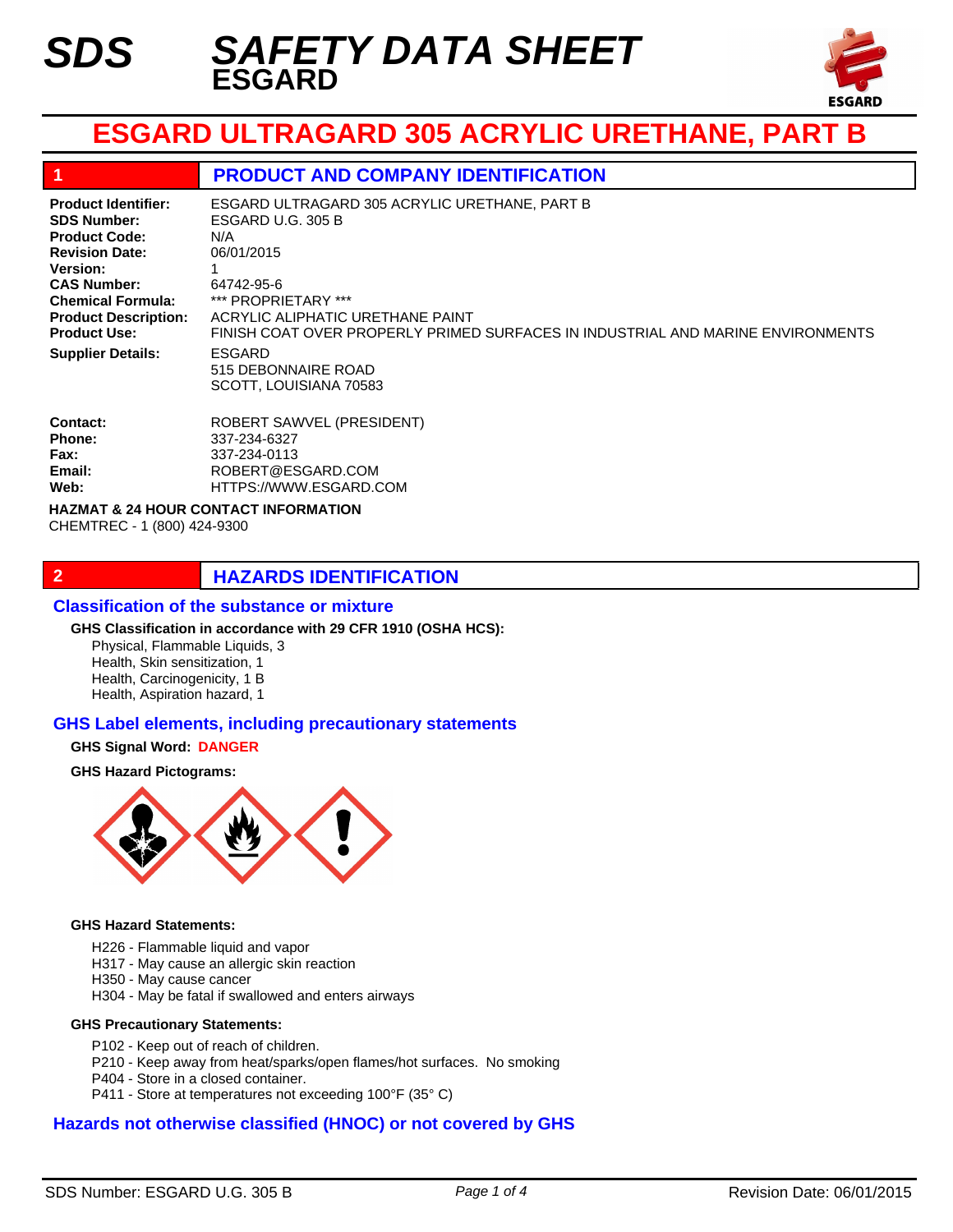Inhalation: Significant levels of vapor not likely to occur with normal use of product. **Eye Contact:** May cause irritation.

## **3 COMPOSITION/INFORMATION ON INGREDIENTS**

#### **Ingredients:**

| Cas#                                       | % Chemical Name |  |
|--------------------------------------------|-----------------|--|
| 64742-95-6 05-20% Aromatic Slovent Naphtha |                 |  |

| $\boldsymbol{4}$     | <b>FIRST AID MEASURES</b>                                                                                                                                                                                                                                                           |
|----------------------|-------------------------------------------------------------------------------------------------------------------------------------------------------------------------------------------------------------------------------------------------------------------------------------|
| Inhalation:          | Not a direct hazard if product is applied as recommended and used for intended purposes. If respiratory symptoms<br>should develop move personnel away from source of exposure and into fresh air.                                                                                  |
| <b>Skin Contact:</b> | Wipe excess material from skin with a cloth. Wash contaminated area of skin with a waterless skin cleanser once all<br>product is removed wash with soap and water. Should a waterless skin cleanser not be available wash skin for a<br>minimum of 15 minutes with soap and water. |
| Eye Contact:         | Flush with large amounts of water for a minimum of 15 minutes. If irritation persists seek medical attention immediately.                                                                                                                                                           |
| Ingestion:           | Not a direct hazard if product is applied as recommended and used for intended purposes. If ingestion should occur<br>seek medical attention immediately.                                                                                                                           |

**5 FIRE FIGHTING MEASURES**

| <b>Flammability:</b><br><b>Flash Point:</b><br><b>Flash Point Method:</b> | Will readily ignite.<br>105 $\degree$ F (41 $\degree$ C) PMCC<br>Pensky-Martens Closed Cup Test                 |
|---------------------------------------------------------------------------|-----------------------------------------------------------------------------------------------------------------|
| <b>Extinguishing Media:</b>                                               | Extinguish with dry chemical, CO2, water spray, foam, sand, and/or earth. Water and<br>foam may cause frothing. |
| <b>Special Considerations:</b>                                            | Fire fighters should enter area wearing positive pressure respiratory protection.                               |

| <b>Personal Precautions:</b>      | No action should be taken that may involve personal risk. In the event of a spill immediately contact<br>upper management for final instructions. Keep unnecessary and unprotected personnel from entering.<br>Do not touch or walk through spilled materials. No smoking. Shut off and keep spilled product away from<br>all possible ignition sources. Avoid breathing and vapor or mist that may be produced. Ensure proper<br>ventilation. Don appropriate personal protective equipment before proceeding with any cleanup<br>(See section 8).                                                                                                                                                                                                                                                         |
|-----------------------------------|-------------------------------------------------------------------------------------------------------------------------------------------------------------------------------------------------------------------------------------------------------------------------------------------------------------------------------------------------------------------------------------------------------------------------------------------------------------------------------------------------------------------------------------------------------------------------------------------------------------------------------------------------------------------------------------------------------------------------------------------------------------------------------------------------------------|
| <b>Environmental Precautions:</b> | Avoid dispersal of spilled material and runoff from contacting soil, waterways, drains, and sewers.<br>Inform all relevant authorities if the product has caused environmental pollution to sewers, waterways,<br>soil, air, etc.                                                                                                                                                                                                                                                                                                                                                                                                                                                                                                                                                                           |
| Spill containment and clean up:   | Consult with management or proper authority to determine if cleanup may be conducted safely.<br>Avoid the use of any high powered or jet water stream that may spread the product. After donning proper<br>personal protective equipment (See section 8) transfer bulk of material into another container. Dilute<br>with water and mop up if product is water-soluble if not absorb any remaining residue with proper<br>absorbents such as earth or vermiculite. Do not use any combustible material as an absorbent. Sweep<br>up and dispose of as solid waste in accordance with applicable federal, state, and local regulations.<br>Contact a certified/licensed waste disposal company for proper disposal of waste. Absorbent material<br>may pose the same hazard (if any) as the spilled product. |

**See Section 1 for emergency contact information and Section 13 for waste disposal**.

### **FIGURE 12 IN STORAGE**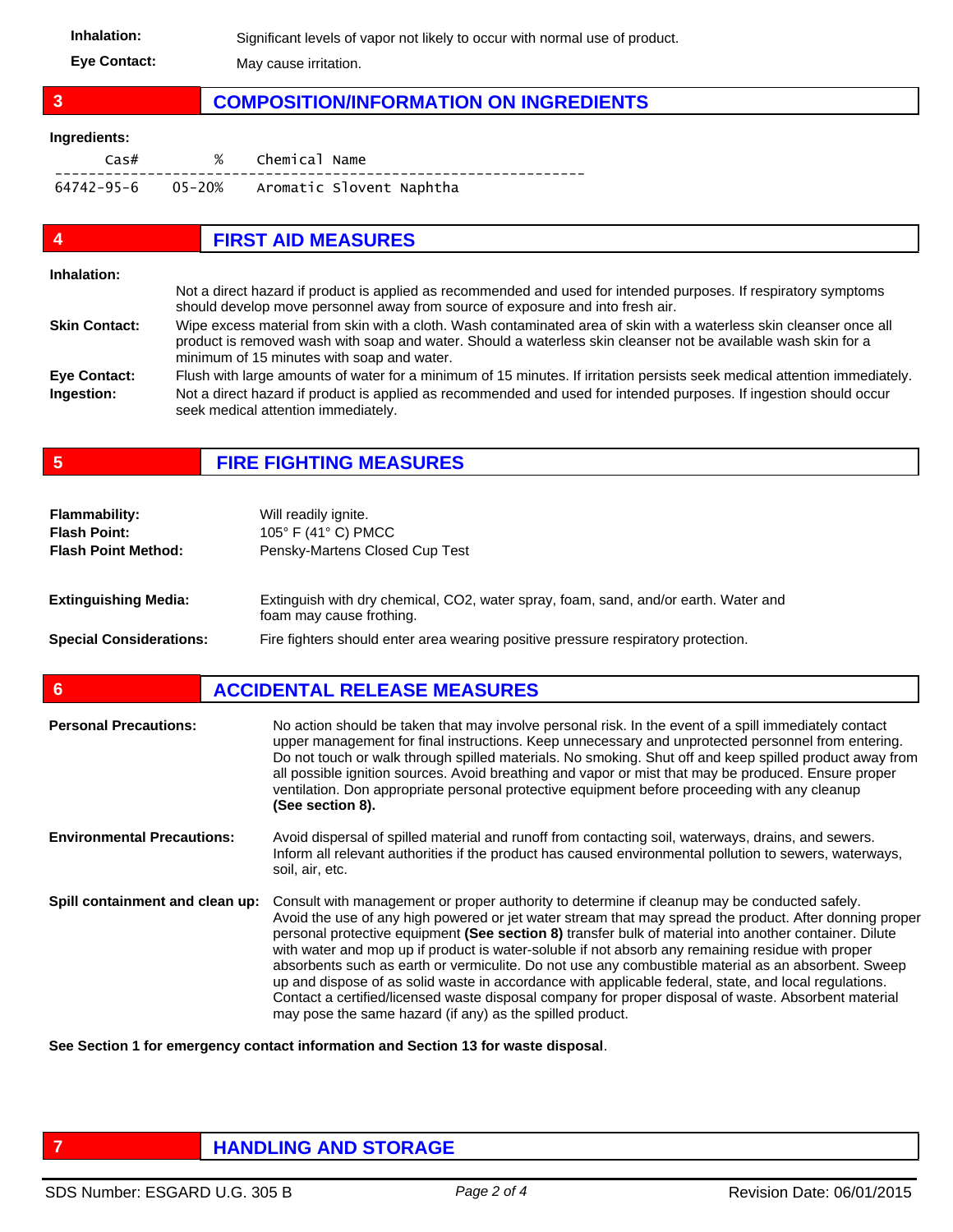| 8                                                                        | <b>EXPOSURE CONTROLS/PERSONAL PROTECTION</b>                                                                                                                                                                                                                                                                                                                                                                                                                                 |
|--------------------------------------------------------------------------|------------------------------------------------------------------------------------------------------------------------------------------------------------------------------------------------------------------------------------------------------------------------------------------------------------------------------------------------------------------------------------------------------------------------------------------------------------------------------|
| <b>Engineering Controls:</b><br><b>Personal Protective</b><br>Equipment: | Provide forced air ventilation when applying in confined spaces.<br>HMIS PP, C   Safety Glasses, Gloves, Apron<br>Respiratory Protection: Unlikely to be necessary. Use approved chemical filter respirator.<br>Eyes: Use of safety glasses or chemical eye goggles is suggested.<br>Hands: Use of non-natural and non-butyl rubber gloves is recommended.<br>Skin: Use protective clothing. Use of pants, long sleeve shirt, and apron recommended when applying<br>product |
| <b>Exposure Limits:</b>                                                  | Not determined.                                                                                                                                                                                                                                                                                                                                                                                                                                                              |

**Always pratice good hygiene. Remember chemicals can transfer from your hands to things that may cause ingestion of product, e.g., food, cigarettes, etc. Always wash hands and skin thoroughly after coming into contact with product even if proper personal protective equipment was used.** 

#### **9 PHYSICAL AND CHEMICAL PROPERTIES Volume Solids:** 46.8% Liquid (25°C): 1.02 > 250°F (121.1°C) Not determined 7.5 **Physical State: Spec Grav./Density: Boiling Point: Vapor Pressure: pH: Odor: Solubility: Freezing/Melting Pt.: Flash Point: VOC:** Strong Not water soluble Not determined 105° F (41° C) PMCC 517 g/l (4.30 lbs/gal) Appearance: Clear **10 STABILITY AND REACTIVITY**

| <b>Chemical Stability:</b>      | Product is stable under normal conditions.                                                                                                                                                 |
|---------------------------------|--------------------------------------------------------------------------------------------------------------------------------------------------------------------------------------------|
| <b>Conditions to Avoid:</b>     | Exposed flames; high temperature sources; strong oxidizers                                                                                                                                 |
| <b>Materials to Avoid:</b>      | Strong Oxidizing Agents.                                                                                                                                                                   |
| <b>Hazardous Decomposition:</b> | Combustion can produce a variety of compounds including oxides of sulfur, oxides of carbon, water<br>vapor, and unidentified organic and inorganic compounds - some of which may be toxic. |

**11 TOXICOLOGICAL INFORMATION**

LD50 (Animal/Oral): No data available

Possible Health Effects:

Eyes - Mildly irritating

Skin - Prolonged contact may cause skin irritation

Inhalation - Product is unlikely to present any significant hazard during normal of product use at ambient temperature. Should product be sprayed and inhaled due to the lack of personal protective gear or proper ventilation pulmonary abnormalities could occur.

Ingestion - Ingestion of this product is not a health hazard likely to arise when using and applying product correctly and for intended use.

**12 ECOLOGICAL INFORMATION** 

No data available

**13 DISPOSAL CONSIDERATIONS**

Product, waste, and any materials that may have been used if a spill occurred should be disposed of via an authorized waste disposal contractor in accordance with all local, state, and federal regulations. You may call Esgard to discuss the possibility of returning waste,